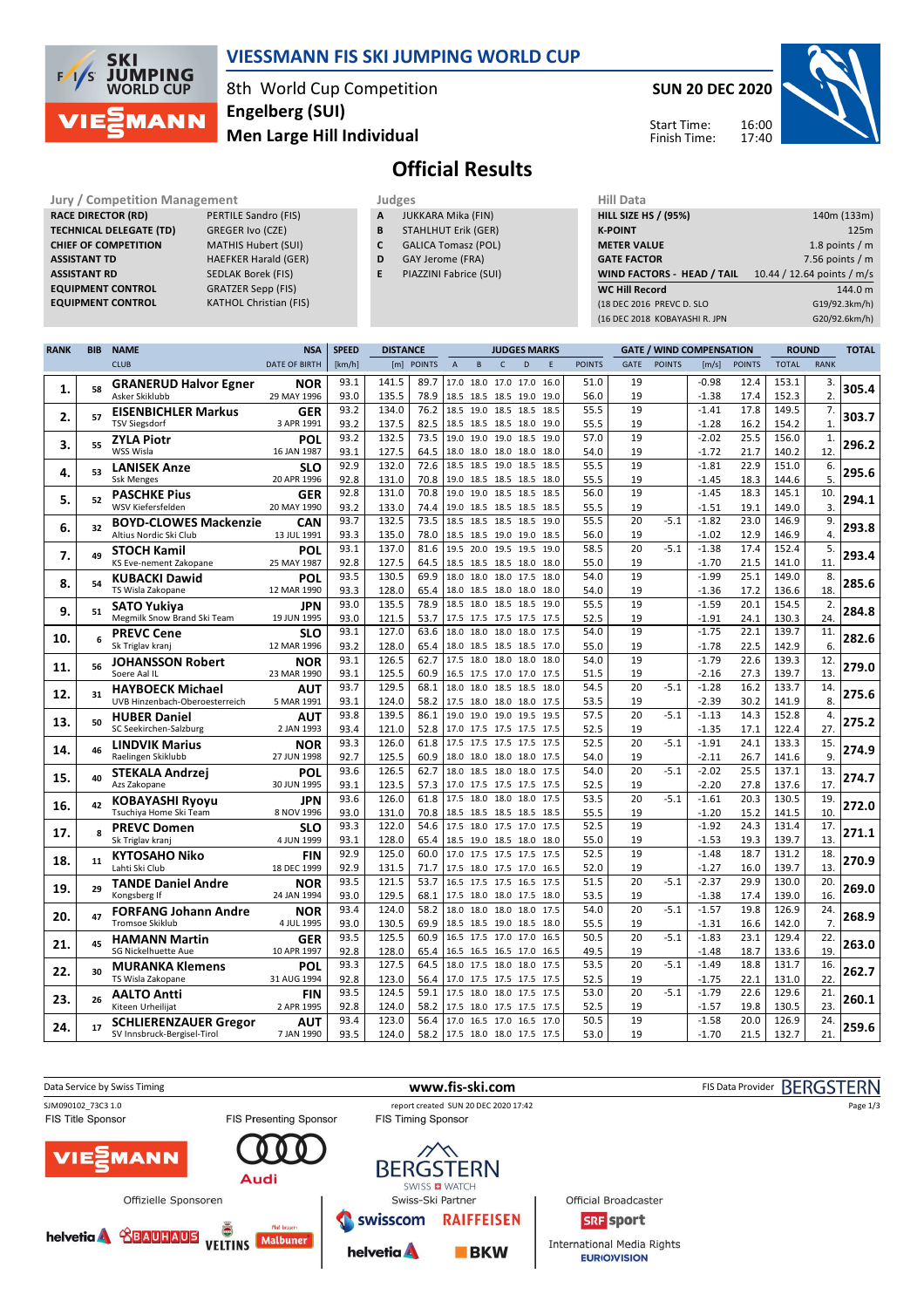

#### **VIESSMANN FIS SKI JUMPING WORLD CUP**

8th World Cup Competition **Men Large Hill Individual Engelberg (SUI)**

**SUN 20 DEC 2020**

Start Time: Finish Time:



### **Official Results**

| <b>RANK</b> | <b>BIB</b> | <b>NAME</b>                                                | <b>NSA</b>                               | <b>SPEED</b>         | <b>DISTANCE</b>         |                             |                                 |                                                                                  | <b>JUDGES MARKS</b> |   |   |                      |                | <b>GATE / WIND COMPENSATION</b> |                               |                      | <b>ROUND</b>            |                   | <b>TOTAL</b> |
|-------------|------------|------------------------------------------------------------|------------------------------------------|----------------------|-------------------------|-----------------------------|---------------------------------|----------------------------------------------------------------------------------|---------------------|---|---|----------------------|----------------|---------------------------------|-------------------------------|----------------------|-------------------------|-------------------|--------------|
|             |            | <b>CLUB</b>                                                | <b>DATE OF BIRTH</b>                     | [km/h]               |                         | [m] POINTS                  | $\overline{A}$                  | <sub>B</sub>                                                                     |                     | D | E | <b>POINTS</b>        | <b>GATE</b>    | <b>POINTS</b>                   | [m/s]                         | <b>POINTS</b>        | <b>TOTAL</b>            | <b>RANK</b>       |              |
| 25.         | 43         | <b>DESCHWANDEN Gregor</b><br>Horw                          | <b>SUI</b><br>27 FEB 1991                | 93.7<br>93.1         | 122.0<br>125.5          | 54.6                        | 60.9 17.5 17.0 17.5 17.5 17.5   | 17.0 17.0 17.5 17.5 17.5                                                         |                     |   |   | 52.0<br>52.5         | 20<br>19       | $-5.1$                          | $-1.92$<br>$-1.57$            | 24.3<br>19.8         | 125.8<br>133.2          | 26.<br>20.        | 259.0        |
| 26.         | 20         | <b>FETTNER Manuel</b><br>SV Innsbruck-Bergisel-Tirol       | <b>AUT</b>                               | 93.3                 | 121.0                   |                             | 52.8 16.5 17.0 17.0 17.0 17.0   |                                                                                  |                     |   |   | 51.0                 | 19             |                                 | $-1.49$                       | 18.8                 | 122.6                   | 29.               | 252.2        |
| 27.         |            | <b>POLASEK Viktor</b>                                      | 17 JUN 1985<br><b>CZE</b>                | 93.2<br>92.2         | 125.0<br>120.5          | 60.0                        | 51.9 17.0 17.5 17.0 17.5 17.5   | 17.5 17.5 17.5 17.0 17.5                                                         |                     |   |   | 52.5<br>52.0         | 19<br>19       |                                 | $-1.35$<br>$-1.90$            | 17.1<br>24.0         | 129.6<br>127.9          | 25.<br>23.        | 252.0        |
| 28.         |            | Nove Mesto-Dukla<br><b>AIGRO Artti</b><br>Pohjakotkas      | 18 JUL 1997<br><b>EST</b><br>29 AUG 1999 | 92.3<br>93.1<br>92.6 | 122.0<br>122.5<br>121.0 | 54.6<br>55.5<br>52.8        |                                 | 16.0 15.5 17.5 16.5 17.0<br>17.0 17.0 17.5 17.5 17.0<br>17.0 16.5 17.0 16.5 17.0 |                     |   |   | 49.5<br>51.5<br>50.5 | 19<br>20<br>19 | $-5.1$                          | $-1.58$<br>$-1.62$<br>$-1.49$ | 20.0<br>20.5<br>18.8 | 124.1<br>122.4<br>122.1 | 26.<br>30.<br>28. | 244.5        |
| 29.         |            | <b>KOZISEK Cestmir</b><br>LSK Lomnice nad Popelkou-DUKLA   | <b>CZE</b><br>9 NOV 1991                 | 92.9<br>92.6         | 121.5<br>114.0          | 53.7<br>40.2                |                                 | 17.0 17.0 17.0 17.5 17.5<br>16.0 16.5 16.5 15.0 17.0                             |                     |   |   | 51.5<br>49.0         | 19<br>19       |                                 | $-1.45$<br>$-1.85$            | 18.3<br>23.4         | 123.5<br>112.6          | 28.<br>29.        | 236.1        |
| 30.         | 12         | <b>SOUKUP Matthew</b><br>Altius Nordic Ski Club            | <b>CAN</b><br>31 AUG 1997                | 93.1<br>93.1         | 123.0<br>110.0          | 56.4                        | 33.0   16.5 16.5 16.5 16.5 16.5 | 17.5 17.5 17.5 17.0 17.5                                                         |                     |   |   | 52.5<br>49.5         | 19<br>19       |                                 | $-1.21$<br>$-1.63$            | 15.3<br>20.6         | 124.2<br>103.1          | 27.<br>30.        | 227.3        |
|             |            |                                                            |                                          |                      |                         | not qualified for 2nd round |                                 |                                                                                  |                     |   |   |                      |                |                                 |                               |                      |                         |                   |              |
| 31.         |            | <b>NAKAMURA Naoki</b><br>Tokai University Sapporo Ski Club | <b>JPN</b><br>19 SEP 1996                | 93.5                 | 116.5                   | 44.7                        |                                 | 17.0 17.0 17.0 16.5 17.0                                                         |                     |   |   | 51.0                 | 20             | $-5.1$                          | $-2.51$                       | 31.7                 | 122.3                   | 31.               | 122.3        |
| 32.         |            | <b>WELLINGER Andreas</b><br>Sc Ruhpolding                  | <b>GER</b><br>28 AUG 1995                | 93.6                 | 117.0                   | 45.6                        |                                 | 17.0 17.5 17.5 17.0 17.0                                                         |                     |   |   | 51.5                 | 19             |                                 | $-1.85$                       | 23.4                 | 120.5                   | 32.               | 120.5        |
| 33.         | 35         | <b>PREVC Peter</b><br>SK Triglav Kranj                     | <b>SLO</b><br>20 SEP 1992                | 93.7                 | 117.5                   | 46.5                        |                                 | 17.0 17.0 17.5 17.5 17.0                                                         |                     |   |   | 51.5                 | 20             | $-5.1$                          | $-2.17$                       | 27.4                 | 120.3                   | 33.               | 120.3        |
| 34.         |            | <b>SIEGEL David</b>                                        | <b>GER</b>                               | 93.1                 | 121.0                   | 52.8                        |                                 | 17.0 17.0 16.5 16.0 17.0                                                         |                     |   |   | 50.5                 | 19             |                                 | $-1.30$                       | 16.4                 | 119.7                   | 34.               | 119.7        |

| 33. | 35              | <b>PREVC Peter</b><br>SK Triglav Kranj                        | <b>SLO</b><br>20 SEP 1992 | 93.7 | 117.5 | 46.5 | 17.0 17.0 17.5 17.5 17.0 | 51.5 | 20 | $-5.1$ | $-2.17$ | 27.4 | 120.3 | 33. | 120.3 |
|-----|-----------------|---------------------------------------------------------------|---------------------------|------|-------|------|--------------------------|------|----|--------|---------|------|-------|-----|-------|
| 34. | 4               | <b>SIEGEL David</b><br>SV Baiersbronn                         | <b>GER</b><br>28 AUG 1996 | 93.1 | 121.0 | 52.8 | 17.0 17.0 16.5 16.0 17.0 | 50.5 | 19 |        | $-1.30$ | 16.4 | 119.7 | 34. | 119.7 |
| 35. | 48              | <b>PAVLOVCIC Bor</b><br>Nd Ratece planica                     | <b>SLO</b><br>27 JUN 1998 | 93.9 | 120.5 | 51.9 | 17.0 17.5 17.5 17.5 17.5 | 52.5 | 20 | $-5.1$ | $-1.59$ | 20.1 | 119.4 | 35. | 119.4 |
| 36. | 34              | <b>KLIMOV Evgeniy</b><br><b>GBU TSTOVS Mos obl Start Perm</b> | <b>RUS</b><br>3 FEB 1994  | 93.3 | 120.5 | 51.9 | 15.0 13.0 15.5 16.0 16.0 | 46.5 | 20 | $-5.1$ | $-2.05$ | 25.9 | 119.2 | 36. | 119.2 |
| 37. | 33              | <b>KOBAYASHI Junshiro</b><br>Megmilk Snow Brand Ski Team      | <b>JPN</b><br>11 JUN 1991 | 93.5 | 117.5 | 46.5 | 16.5 16.5 17.0 17.0 17.0 | 50.5 | 20 | $-5.1$ | $-2.08$ | 26.3 | 118.2 | 37. | 118.2 |
| 38. | 28              | <b>ASCHENWALD Philipp</b><br>SC Mayerhofen-Tirol              | <b>AUT</b><br>12 NOV 1995 | 93.8 | 118.5 | 48.3 | 17.0 17.0 17.5 17.0 16.5 | 51.0 | 20 | $-5.1$ | $-1.83$ | 23.1 | 117.3 | 38. | 117.3 |
| 39. | 37              | <b>FREUND Severin</b><br>WSV DJK Rastbuechl                   | <b>GER</b><br>11 MAY 1988 | 93.6 | 113.5 | 39.3 | 17.0 17.5 17.5 17.0 17.0 | 51.5 | 20 | $-5.1$ | $-2.26$ | 28.6 | 114.3 | 39. | 114.3 |
| 40. | 10 <sup>1</sup> | <b>JUSTIN Rok</b><br>SSD Stol Zirovnica                       | <b>SLO</b><br>6 APR 1993  | 93.4 | 115.5 | 42.9 | 16.5 16.5 17.0 16.5 17.0 | 50.0 | 19 |        | $-1.68$ | 21.2 | 114.1 | 40. | 114.1 |
| 41. | 41              | <b>SCHMID Constantin</b><br>Wsv Oberaudorf                    | <b>GER</b><br>27 NOV 1999 | 93.9 | 116.0 | 43.8 | 16.5 17.0 17.0 17.0 17.0 | 51.0 | 20 | $-5.1$ | $-1.90$ | 24.0 | 113.7 | 41. | 113.7 |
| 42. | 19              | <b>SADREEV Danil</b><br>MBU DOD SDUSSH Leninogorsk            | <b>RUS</b><br>7 MAY 2003  | 92.7 | 113.0 | 38.4 | 16.0 16.0 16.5 17.0 16.5 | 49.0 | 19 |        | $-1.91$ | 24.1 | 111.5 | 42. | 111.5 |
| 43. | 22              | <b>BARTOL Tilen</b><br>SSK Sam Ihan                           | <b>SLO</b><br>17 APR 1997 | 93.5 | 109.5 | 32.1 | 16.0 15.5 14.5 16.0 15.5 | 47.0 | 20 | $-5.1$ | $-2.86$ | 36.1 | 110.1 | 43. | 110.1 |
| 44. | 25              | <b>PETER Dominik</b><br>Am Bachtel wald                       | <b>SUI</b><br>30 MAY 2001 | 93.5 | 110.5 | 33.9 | 17.0 16.5 16.5 17.0 16.5 | 50.0 | 20 | $-5.1$ | $-2.29$ | 28.9 | 107.7 | 44. | 107.7 |
| 45. | 24              | <b>ITO Daiki</b><br>Megmilk Snow Brand Ski Team               | <b>JPN</b><br>27 DEC 1985 | 93.5 | 110.0 | 33.0 | 16.5 16.5 16.5 16.0 16.5 | 49.5 | 20 | $-5.1$ | $-2.36$ | 29.8 | 107.2 | 45. | 107.2 |
| 46. | 44              | <b>SATO Keiichi</b><br>Megmilk Snow Brand Ski Team            | <b>JPN</b><br>27 JUL 1997 | 93.3 | 113.0 | 38.4 | 17.0 17.0 17.0 17.0 17.0 | 51.0 | 20 | $-5.1$ | $-1.72$ | 21.7 | 106.0 | 46. | 106.0 |
| 47. | 39              | <b>ERIKSEN Sander Vossan</b><br>Baekkelaget Sk                | <b>NOR</b><br>29 DEC 2000 | 93.3 | 111.0 | 34.8 | 16.5 16.0 16.5 16.5 16.0 | 49.0 | 20 | $-5.1$ | $-2.12$ | 26.8 | 105.5 | 47. | 105.5 |
| 48. | 38              | <b>ZNISZCZOL Aleksander</b><br>WSS Wisla                      | POL<br>8 MAR 1994         | 93.2 | 108.0 | 29.4 | 15.0 16.5 16.5 15.5 16.0 | 48.0 | 20 | $-5.1$ | $-2.53$ | 32.0 | 104.3 | 48. | 104.3 |
| 49. | 36              | <b>LACKNER Thomas</b><br>HSV Absam-Bergisel-Tirol             | <b>AUT</b><br>9 APR 1993  | 93.7 | 104.0 | 22.2 | 16.0 16.0 16.0 15.5 16.0 | 48.0 | 20 | $-5.1$ | $-2.67$ | 33.7 | 98.8  | 49. | 98.8  |
| 50. | 21              | <b>BRESADOLA Giovanni</b><br>C.S. ESERCITO                    | <b>ITA</b><br>17 FEB 2001 | 92.7 | 100.5 | 15.9 | 14.5 14.5 15.0 14.5 14.5 | 43.5 | 19 |        | $-2.35$ | 29.7 | 89.1  | 50. | 89.1  |
|     |                 |                                                               |                           |      |       |      |                          |      |    |        |         |      |       |     |       |